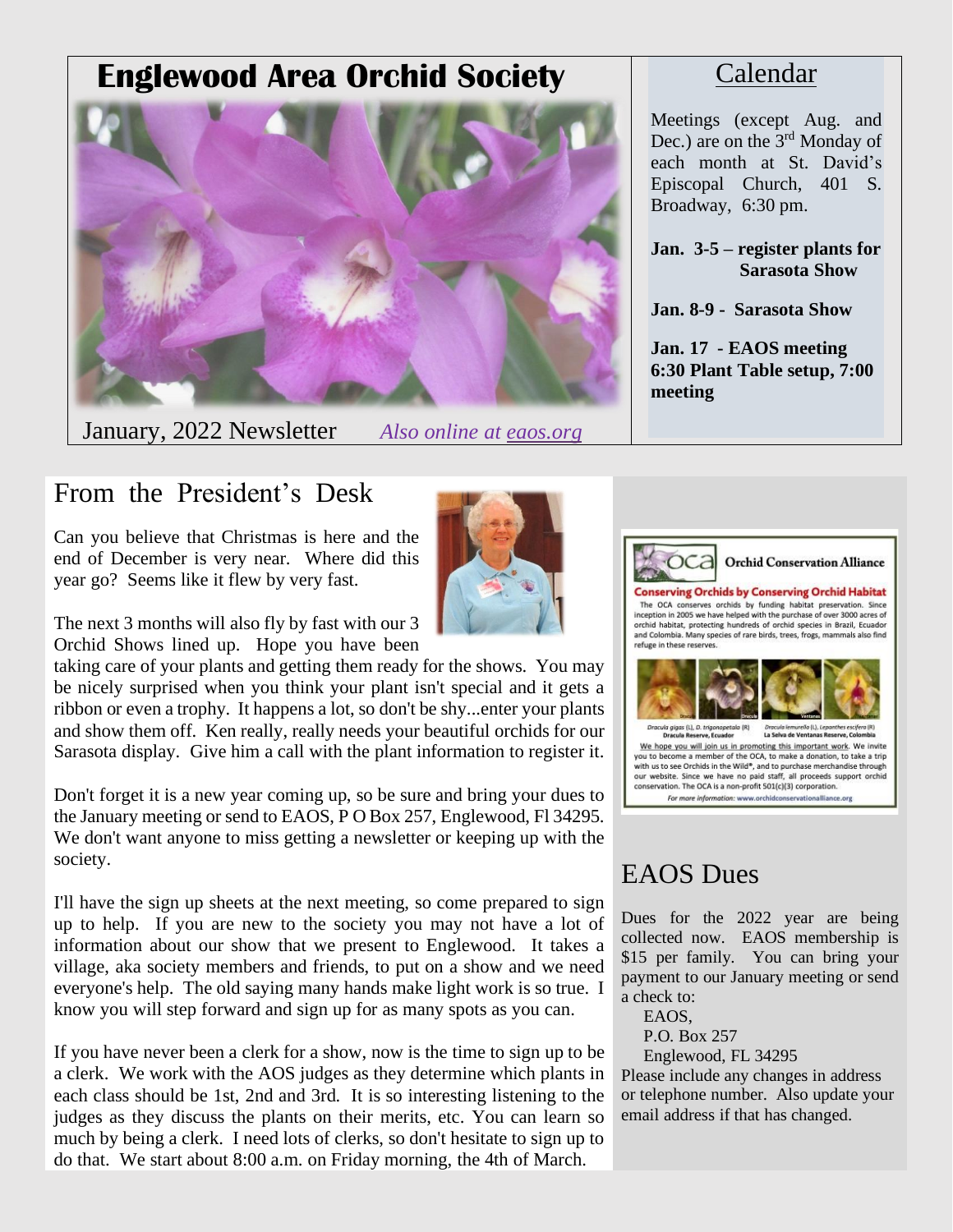Naoki Kawamura will be our speaker at our January meeting. He raises beautiful orchids, especially Vandas. You don't want to miss hearing about how he grows such great plants.

May you have a very Merry Christmas and may you all have a wonderful New Year filled with much promise, love, good health, and beautiful orchids.

Mary Anne DiGrazia, EAOS President

### Plant Table

Be sure to bring your blooming plants to our meetings so that we can all see what each member is growing and blooming. Help to fill up the plant table. Setup for the table starts at 6:30. Ribbons are awarded to the first, second and third place plants. Also, there is a ribbon for the orchid that is the speaker's choice. Show off your beauties.

## Show Committee Volunteers Needed

Starting now we will be signing up committees for our March show. Our show needs lots of volunteers and I know we all want to make our show great this year since we have missed having a show the last two years.

|               | Show Setup and Take-down - We need as many hands as possible.<br>Admissions - 12 people needed - sell admission tickets at the<br>front door                                                                                                                |  |
|---------------|-------------------------------------------------------------------------------------------------------------------------------------------------------------------------------------------------------------------------------------------------------------|--|
| <b>Clerks</b> | 24 people needed - work with judges $-$ it's a great                                                                                                                                                                                                        |  |
|               | experience - learn lots                                                                                                                                                                                                                                     |  |
| Culture       | 12 people needed - hand out flyers on orchid culture -                                                                                                                                                                                                      |  |
|               | sell books on orchids                                                                                                                                                                                                                                       |  |
| Membership    | 12 people needed - Sign up new members                                                                                                                                                                                                                      |  |
| Raffle        | 12 people needed - sell raffle tickets for the many<br>raffle items                                                                                                                                                                                         |  |
| Food          | We will need people to sign up and bring food. We<br>have food all three days and it takes a lot to feed the<br>volunteers and vendors. We have some great cooks so I<br>know you'll want to bring your signature food. Cash<br>donations are also welcome. |  |

Slots available each day for volunteer spots are:

March 4, 2022 - Friday 10:00 - 12:30 / 12:30 - 3:00 / 3:00 to 5:00 March 5, 2022 - Saturday 10:00 - 12:30 / 12:30 - 3:00 / 3:00 to 5:00 It's important that you sign up early and with your t-shirt size so that there's time to get all the t-shirts that we'll need for the show.



# Orchid Judging

If you have an orchid that you feel is exceptional and you want it judged for a possible AOS award, take it to the Tampa judging center.

**Tampa Orchid Judging** - Fourth

Week (unless announced otherwise please check Calendar page) **Christ the King** (check monthly Calendar for meeting room)

### **717 S. Dale Mabry Hwy, Tampa, FL. 33609**

Wednesday Judging - Flowers must arrive by 6:00 p.m. Judging begins 6:30 p.m.

Saturday Judging - Flowers must arrive by 10:00 a.m. Judging begins 10:30 a.m.

Calendar:

<https://fncjc.shutterfly.com/calendar>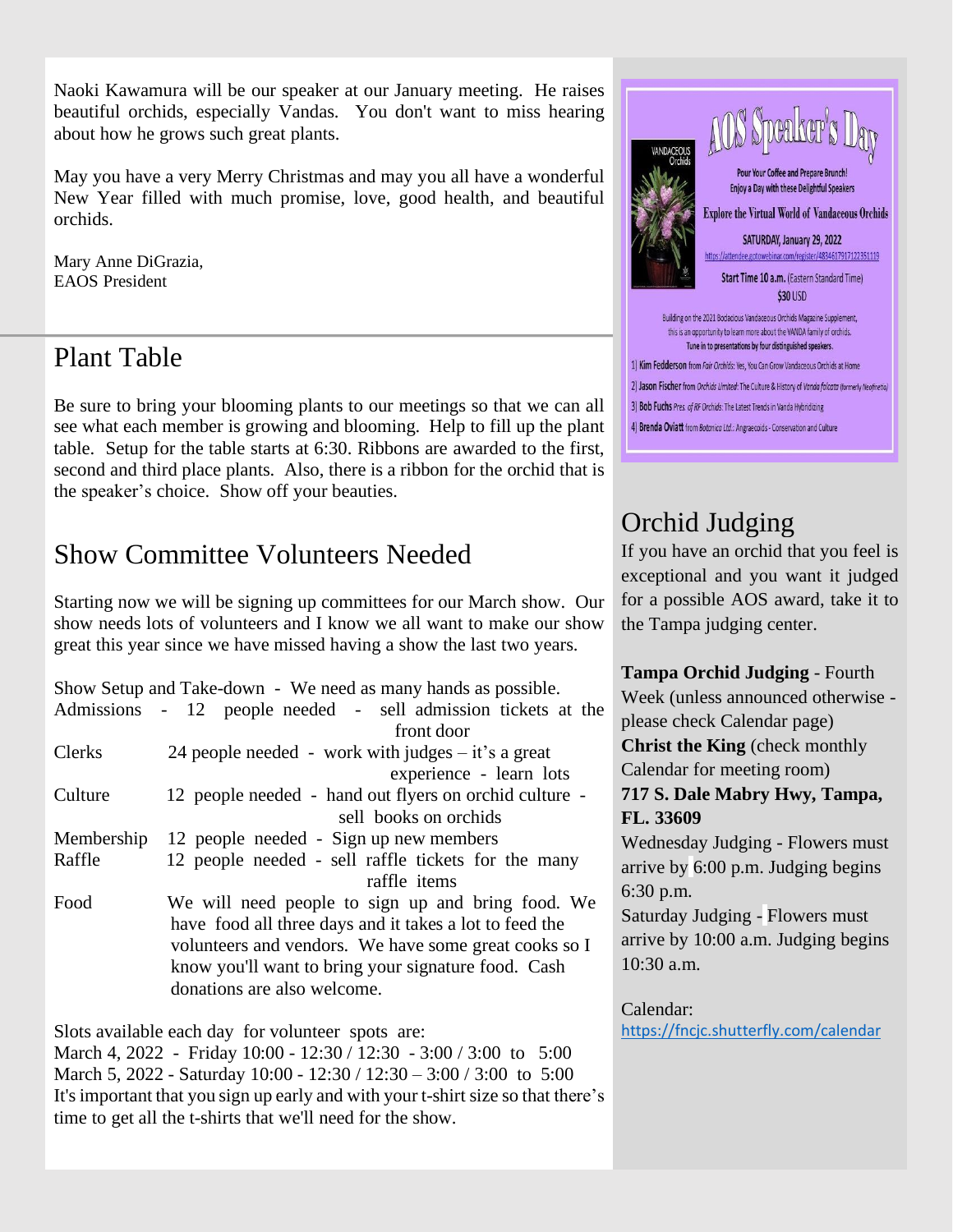It's our show and I know I can count on you one and all to participate and help in any way you can. Let's make it the best show ever. The theme is "Orchids to the Rescue".

This is a great opportunity for new and seasoned members to participate. Send me an email with your choices (yes,.you can volunteer for many spots) and I'll make a note on the sheet. I'll bring the sheets to the January meeting and will need to have as many spots as possible filled so that I can order the t-shirts.

Thanking you all in advance, email: tommaryanne@centurylink. or call Mary Anne at 941-697-9237.

## Register your Orchids for Sarasota

We depend on our members for the orchids in our displays. This is your chance to win ribbons and other awards. In order to show your orchids, it is necessary to register each plant. That can be done by email during the week before the show. Be sure to look at the presentation from the November meeting. You can find it on the EAOS website by clicking on the link: <http://www.eaos.org/Show%20Prep%202022.pdf> .

Jan. 3-5 send your registration email to [orchids@eaos.org.](mailto:orchids@eaos.org) Please include a photo of your orchid flower and include the orchid's name and your name. Also measure the size if the flower and include it in your email.

### TREASURERS REPORT FOR 2021 APRIL THRU SEPT.

|             | <b>BEGINNING BALANCE</b> | 17,769.01 |
|-------------|--------------------------|-----------|
|             | <b>APRIL EXPENSES</b>    |           |
|             | <b>SHOW DEPOSIT</b>      | 600.00    |
|             | ST. TAX (CORP)           | 81.30     |
|             | <b>LICENSE-TRAILER</b>   | 70.00     |
|             | <b>OFFICE SUPPLIES</b>   | 29.38     |
|             | <b>TOTAL</b>             | 990.68    |
|             | <b>INCOME</b>            |           |
|             | <b>INTEREST</b>          | 0.56      |
|             | <b>ENDING BALANCE</b>    | 16,778.89 |
| MAY         | <b>EXPENSES</b>          |           |
|             | <b>NONE</b>              |           |
|             | <b>INCOME - INTEREST</b> | 0.57      |
|             | <b>ENDING BALANCE</b>    | 16,779.46 |
| <b>JUNE</b> | <b>EXPENSES</b>          |           |
|             | <b>SCHOLARSHIP</b>       | 500.00    |
|             | TOTAL.                   | 500.00    |
|             | <b>INCOME</b>            |           |
|             | <b>ZORE PLANTS</b>       | 390.00    |
|             | <b>TOTAL</b>             | 390.00    |
|             | <b>ENDING BALANCE</b>    | 16,670.00 |
| JULY        | <b>EXPENSES</b>          |           |
|             | <b>NONE</b>              |           |
|             | <b>INCOME</b>            |           |
|             | <b>INTEREST</b>          | 0.56      |
|             | <b>ENDING BALANCE</b>    | 16,679.56 |

### **2020 Show Sponsors**

#### **GOLD SPONSORS**

FARLOWS ON THE WATER DR. ADAM LIPKIN, MD PA MYAKKA PINES GOLF CLUB RAV&E SUN-HERALD TOP KNOT SALON WARREN LORANGER FAMILY YMCA

#### **SILVER SPONSORS**

KATHY DAMEWOOD, RE/MAX ALLIANCE GROUP MICHAEL J LOONEY, INC. OYSTER CREEK GOLF CLUB TODAY'S DENTISTRY

#### **FRIENDS**

DEE DEE QUINN – MARY KAY I.B.C. DAVIS, ROBERTS, BOELLER & RIFE ENGLEWOOD YOGA CENTER HOLLYWOOD NAILS HOME DEPOT KEY AGENCY LANDY'S ON THE WATER SANDI OLSEN-ENGEL PANTHER HOLLOW DENTAL PUBLIX QUICK SIGNS XPERTECH AUTO REPAIR, INC.